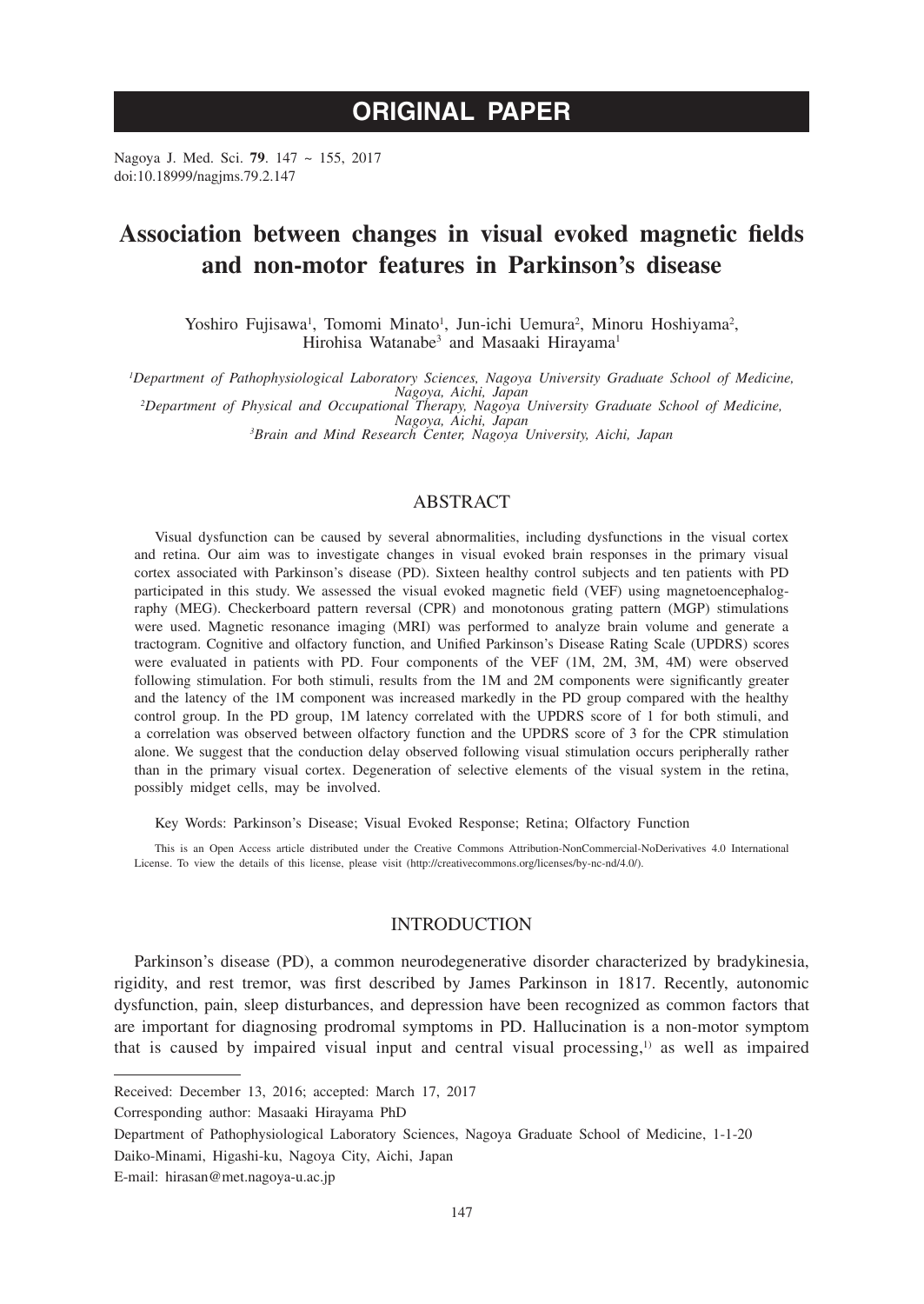brainstem regulation of the sleep-wake cycle, with fluctuating vigilance, intrusion of rapid eye movement dream imagery into wakefulness, and the emergence of internally generated imagery. The occurrence of hallucination is accelerated by oxidative stress<sup>2)</sup> and can be a side effect of medication.<sup>1)</sup> Hallucinations are thought to be induced by abnormal cortical and subcortical brain structures in patients with PD with dementia. Watanabe and collegues reported significant cortical atrophy in the bilateral dorsolateral prefrontal cortex, left ventral section of the cingulate cortex, and bilateral visual cortex.<sup>3)</sup> Patients with early-stage PD sometimes complain of visual defects before the appearance of hallucinations. Hallucinations are often associated with schizophrenia. However, in schizophrenia, hallucinations often take the form of an auditory command. In contrast, the hallucinations described in PD are usually simple visual hallucinations. Healthy people can sometimes develop Charles Bonnet syndrome (CBS) due to visual impairments, and patients with CBS sometimes develop PD.4)

Intraneuronal aggregation and propagation of α-synuclein is the pathological hallmark of PD.<sup>5)</sup> It has been suggested that α-synuclein pathology mediates PD progression. While degeneration of dopaminergic neurons in the substantia nigra are responsible for the main clinical features of PD, a variety of symptoms can precede the first occurrence of the classical motor features of PD. The initial  $\alpha$ -synuclein pathology is localized in cardiac,<sup>6</sup> gut, nucleus dorsalis vagus, and olfactory bulb neurons.5) Abnormal retinograms, foveal pit remodeling, and retinal thinning have been described in patients with PD. These observations imply that there is retinal involvement in PD, and that the distribution of  $\alpha$ -synuclein is limited to the inner nuclear layer (INL) and inner plexiform layer  $(IPL)$ .<sup>7)</sup> These results are consistent with the physiological, clinical, and imaging manifestations of impaired vision in PD.

Pattern reversal visual evoked potentials (VEPs) are useful for investigating the physiology and pathophysiology of the visual system, including the visual pathways and visual cortex. $8$ ) A number of studies have reported that the major positive components (P1 or P100) of the pattern reversal visual evoked potentials (VEP) are delayed in PD,9) but these changes were not significant for checkerboard patterns.<sup>9)</sup> In some reports, VEP amplitude was not found to be attenuated in PD.<sup>10)</sup> Thus, the results concerning VEPs are still controversial. VEPs contain at least three components, namely N75, P100, and N145.11) These amplitudes influence each other, but it can be difficult to detect an amplitude of N75. It is not possible to measure exact inter-peak latency in some diseases.

But recently, magnetoencephalography (MEG) has emerged as a powerful tool to analyze evoked brain responses. Theoretically, MEG can be used for brain dipole localization and for detecting specific brain currents orientated tangential to the skull without interference from the skull. MEG can clearly detect N75, P100, and N145 components, as it has the benefit of detecting electrical interneuronal transmission.

The diffuse-light flash stimulus (fVEP) and checkerboard pattern VEP (pVEP) were used to detect the visual response in the occipital cortex. pVEP testing detects minor visual pathway abnormalities with much greater sensitivity and accuracy than fVEP testing. The precise origin of the VEP signal remains unclear, however, it provides an indication of the integrity of the afferent visual pathway. Thus, two types of VEP stimulate different types of retinal cells. MEG can therefore be applied to detect the two types of visual evoked magnetic fields (VEF).

The purpose of this study was to detect any slight abnormalities in visual pathways before the occurrence of hallucinations using VEF.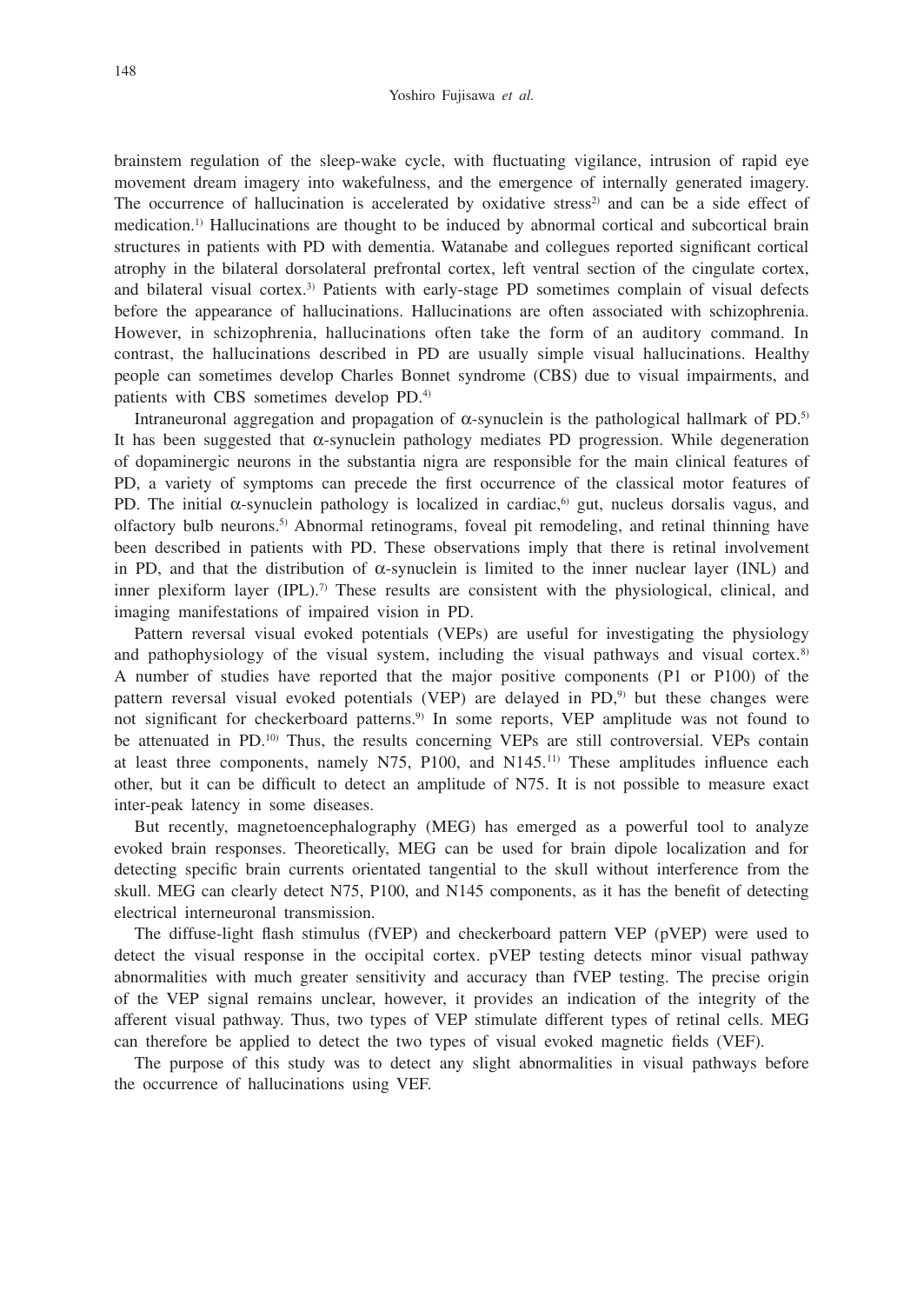#### **METHODS**

Subjects: Ten patients (four male and six female individuals) with PD and 16 age-matched healthy control (HC) subjects (nine male and seven female individuals) participated in this study (Table 1). No patients with PD reported having hallucinations and visual impairments. All participants had near vision acuity of over 0.8, as measured using the Landolt ring. Healthy subjects had no evidence of diabetes, cerebrovascular disease, parkinsonism, or excess smoking or alcoholism, and were able to perform activities of daily living. Patients were recruited from the Nagoya University Hospital, Japan, and elderly subjects were volunteers. The study was approved by the Ethical Committee of Nagoya University and informed consent to participate was obtained from all participants prior to the study. The patient group fulfilled the diagnostic criteria for PD.<sup>12</sup> Motor performance was assessed using the Hoehn and Yahr ( $H\&Y$ ) scale, and motor and non-motor symptoms were assessed using the Unified Parkinson's Disease Rating Scale (UPDRS). The scores from the patients with PD are shown in Table 1.

VEFs were recorded using a 160-channel whole head MEG system (PQ-1160C, Yokogawa Electric Corporation, Japan). The detection coils of the system were arranged in a uniformly distributed array in concentric circles over a spherically concave surface. Thus, all of the sensor coils were equally sensitive to the weak magnetic signals in the brain. Participants were examined while in a supine position looking at a fixed point on the center of a screen  $(32^{\circ} \text{ length} \times 40^{\circ})$ width, visual angle) 30 cm in front of their face. The luminance of both stimulations was 100 cd/m<sup>2</sup>. All stimulations were presented in the left hemi-visual field  $(29^{\circ} \times 18^{\circ})$ . To avoid time variability in the LCD projectors and computer-to-projector system, we used a photo sensor in the screen to obtain the correct stimulation triggers. Seventy-eight channels in the occipital areas were analyzed. Peak latencies were identified from the peaks of the root mean square (RMS),

|                  | HC             | <b>PD</b>       |
|------------------|----------------|-----------------|
| age              | $63.2 \pm 7.5$ | $66.6 \pm 5.0$  |
| sex $(F/M)$      | 16(7/9)        | 10(6/4)         |
| <b>MMSE</b>      | $29.7 \pm 0.7$ | $29.1 \pm 1.1$  |
| $MoCA-J$         | $27.3 \pm 1.3$ | $27.3 \pm 1.6$  |
| FAB              | $16.8 \pm 1.0$ | $17.0 \pm 1.2$  |
| OSIT-J (smell)   | $9.1 \pm 2.0$  | $4.4 \pm 3.6$ * |
| duration (years) |                | $5.9 \pm 3.1$   |
| H/Y              |                | $2.6 \pm 0.8$   |
| UPDRS1           |                | $2.0 \pm 1.5$   |
| UPDRS2           |                | $8.8 \pm 4.8$   |
| UPDRS3           |                | $21.0 \pm 8.4$  |
| UPDRS4           |                | $4.6 \pm 3.7$   |

| Table 1<br>Characteristics of study subjects |  |  |  |
|----------------------------------------------|--|--|--|
|----------------------------------------------|--|--|--|

\*\* : Significant difference between HC and PD (P < 0.05)

HC, ealthy control subjects; PD, Parkinson's disease patients; MMSE, Mini Mental State Examination; MoCA-J, Montreal Cognitive Assessment-Japan; FAB, Frontal Assessment Battery; OSIT-J, Odor Stick Identification Test for Japanese; H&Y, Hoehn and Yahr scale; UPDRS, Unified Parkinson's Disease Rating Scale.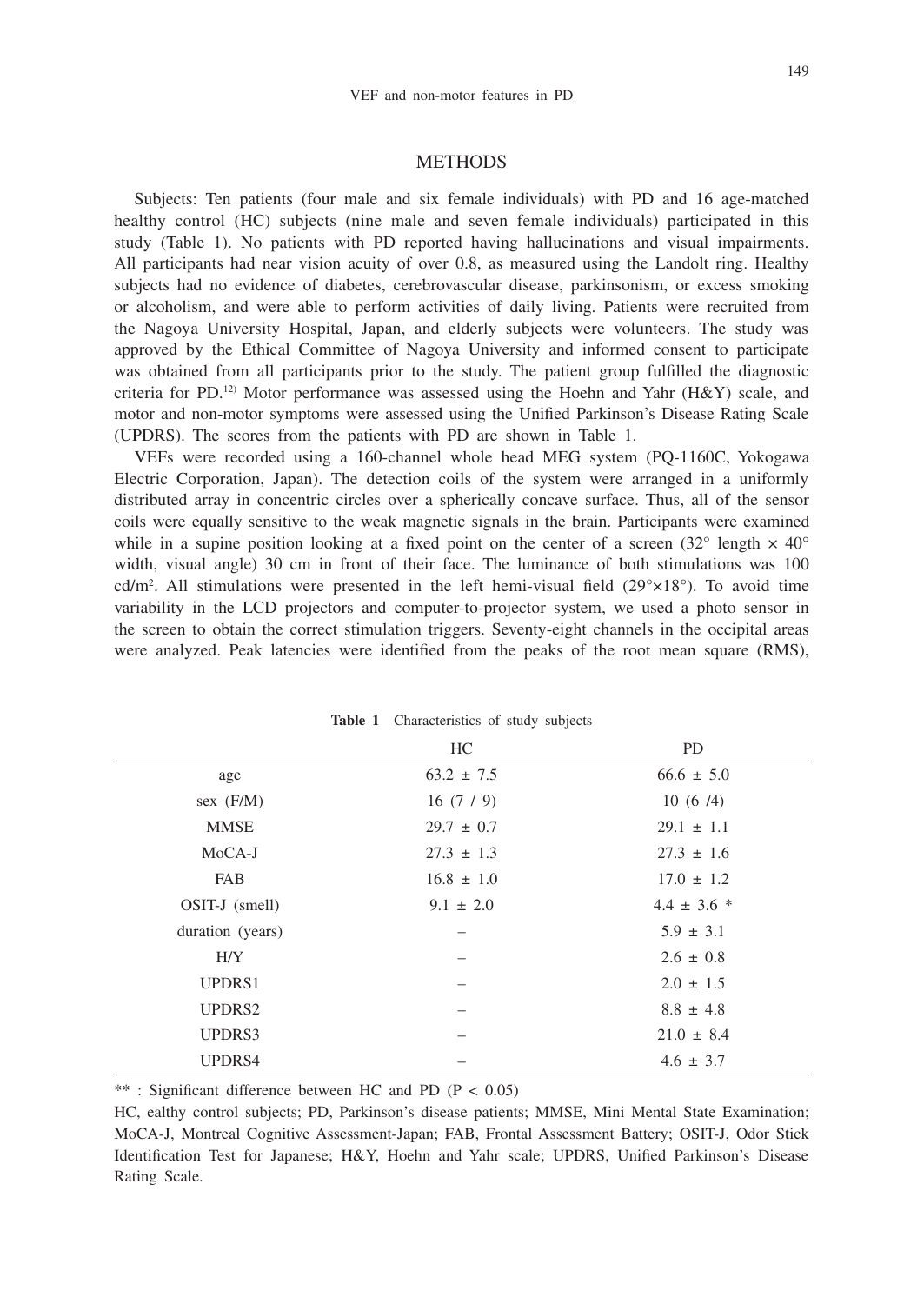and then peak RMSs were estimated.

We used checkerboard pattern reversal (CPR) stimulation and monotonous grating pattern (MGP) stimulation. The CPR stimulation used a black and white reversal checkerboard pattern (checker size 0.7 degree). This stimulus was alternately presented for 700 ms with an interstimulus interval of 500 ms. MGP stimuli used a monotonous gray pattern for 700 ms with an interstimulus interval of 500 ms. A black background with a fixation point was presented during the interstimulus interval. The session lasted approximately 20 min, with an average of 200 stimulus presentations.

Magnetic responses were filtered using a 5–100 Hz bandpass filter and digitized at a sampling rate of 1000 Hz. Data from the 50 ms before and 400 ms after the application of each stimulus were analyzed. The DC offset of magnetic signals was achieved using the pre-stimulus period as the baseline. Trials in which the MEG deflection exceeded 2 fT were excluded from the averaging.

T1-weighted images (slice thickness 1.0 mm, TE [repetition time] 2.5 ms, TR [echo time] 2500 ms, 192 slices) and diffusion tensor images (slice thickness 2.0 mm, TE 92 ms, TR 13600 ms, 65 directions  $\times$  80 slices) were obtained using a 3T magnetic resonance (MR) imager (Siemens, 3 Tesla System).

Source analysis was based on a single equivalent current dipole (ECD) model in a spherical model fitted to the digitized head shape of each subject.13) The dipole location was then overlaid on the magnetic resonance image (MRI) for each subject. T1-weighted sagittal sections were transformed using the 3-dimensional Fourier transformation method, and coronal and axial images were then reconstructed. To coordinate head location, as determined by a sensor position indicator, five Vitamin E capsules (5 mm in diameter) were individually attached to the central, right and left forehead, and both pre-auricular (PA) points, thereby allowing each digitized head point to be overlaid accurately on the MRI.

The cognitive status of subjects was evaluated in detail using the Mini Mental State Examination (MMSE) before participation in the study, and only individuals with normal mental function were enrolled. We also utilized the Montreal Cognitive Assessment-Japan (MoCA-J), a new cognitive screening instrument that was designed to address some of the limitations of the MMSE. In addition, we used the Frontal Assessment Battery (FAB). Hyposmia is one of the cardinal early symptoms of PD, therefore, we examined olfactory function using the Odor Stick Identification Test for the Japanese (OSIT-J, Daiichi Yakuhin, Co., Ltd., Tokyo, Japan), which consists of 12 odorants familiar to the Japanese population. This test has been successfully applied for the assessment of odor identification ability in Japanese patients with PD.<sup>14)</sup>

The MEG signals were collected and stored on a magneto-optical disk for later processing and analysis using an off-line system. The epochs of each stimulus condition were collected and averaged separately. The peak latency of the first four components (maximum) of VEF, and the RMS value at the peak of the components, was calculated from the 88-channel waveform (occipital lobe). JMP software version 9.0.0 (SAS Institute Inc.) was used for statistical analyses. Significant differences between groups were defined as a P-value < 0.05. Categorical variables were analyzed using the Chi-square test. For comparisons between more than two groups, an analysis of variance (ANOVA) was used. If ANOVA results were significant, a Bonferroni posthoc test was applied.

For comparisons between individuals with PD and HC, gray matter brain volume and tissue concentration differences were examined using Voxel-Based Morphometry (VBM) and SPM12. To examine changes in white matter, tract-based spatial statistics (TBSS) were implemented using FSL software. Surface-based statistical analyses were performed using Freesurfer software.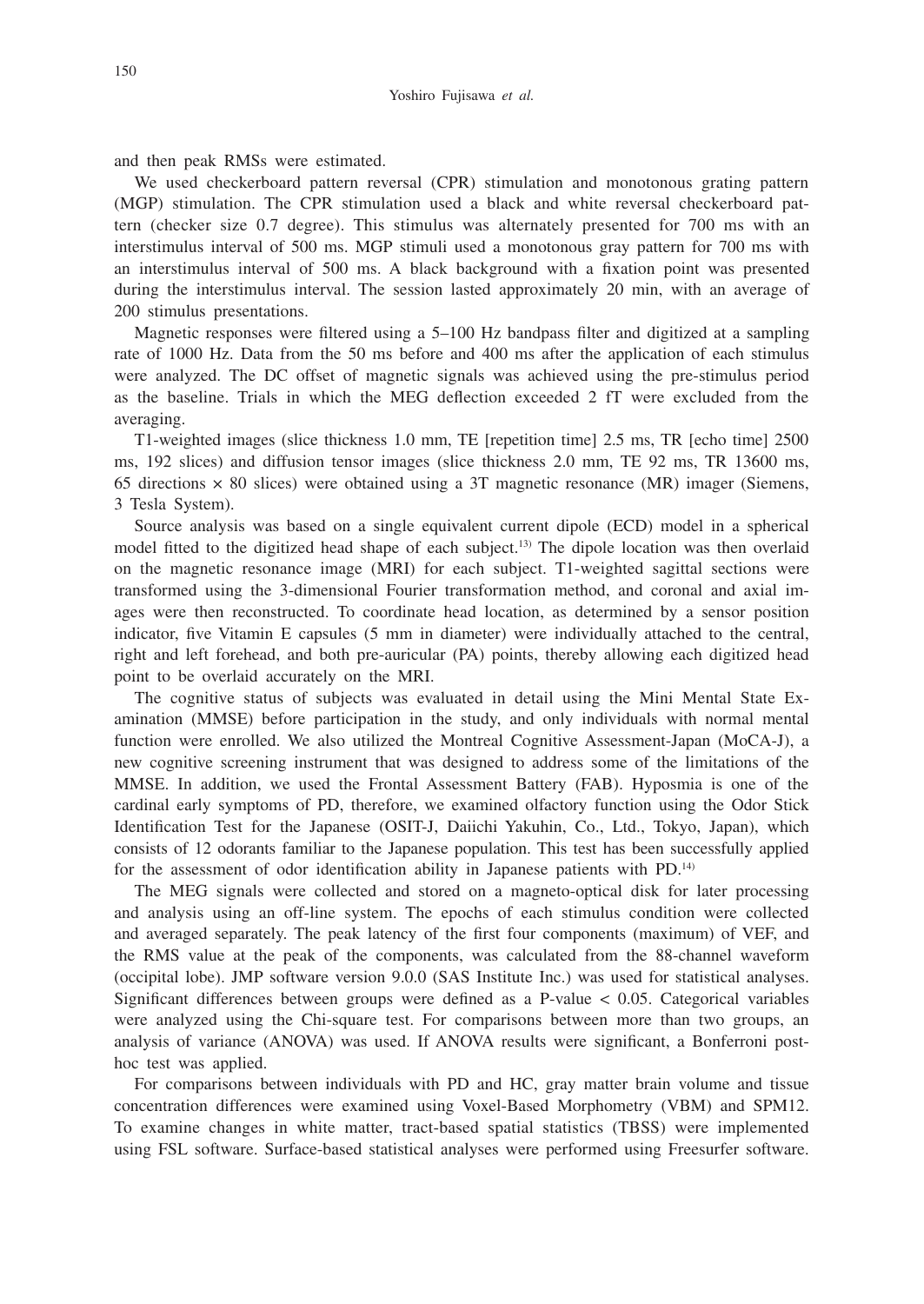#### **RESULTS**

The initial (1M), second (2M), third (3M) and fourth (4M) components following stimulation were identified in almost subjects after a single stimulation. These were considered to be visual evoked brain responses in the primary visual cortex. No differences were found in VEF between male and female.

During CPR stimulation, the RMS for the 1M and 2M components showed significant differences between the PD and HC groups. The 1M peak latency was increased in the PD group compared to the HC group ( $P < 0.01$ ). The interval between 1M and 2M was also significantly prolonged  $(P < 0.05)$ .

Using MGP stimuli, the RMSs for the 1M and 2M components were larger in the PD than the HC group. The 1M peak latency was greater in the PD compared with the HC group (P  $(2-2)$ . (Table 2-2).

We recorded results from cognitive tests and the OSIT-J for the PD and HC groups, and UPDRS for the PD group (Table 1). OSIT-J scores were significantly lower in the PD group than the HC group. There were no significant differences between groups in the cognitive test scores.

The 1M peak latency of both stimuli correlated with the score in the UPDRS 1 (CPR stimuli:  $R = 0.744$ ,  $P = 0.034$ ; MGP stimuli:  $R = 0.730$ ,  $P = 0.026$ ) in the PD group. In addition, the 1M peak latency following CPR stimulation correlated significantly with the OSIT-J score ( $R =$  $-0.850$ , P = 0.004) and UPDRS 3 (R = 0.807, P = 0.015), but no correlations were found in MGP with OSIT-J and UPDRS3 (Fig.1). There was no association between VEF components and cognitive tests.

We examined the effects of PD on the brain. There were no significant differences in gray matter brain volume between the groups, as measured by VBM.

Using TBSS, no differences were found in the white matter between the PD and HC groups. The 1M peak latency of VEF did not correlate with the FA value of the white matter in the

|                      | HC.              | <b>PD</b>         |
|----------------------|------------------|-------------------|
| $1M$ Peak $(fT)$     | $11.2 \pm 4.2$   | $20.8 \pm 5.8$ *  |
| 2M Peak (fT)         | $41.7 \pm 16.5$  | $62.4 \pm 27.5$ * |
| 3M Peak (fT)         | $45.7 \pm 14.7$  | $54.0 \pm 23.5$   |
| 1M Latency (ms)      | $68.1 \pm 13.4$  | $89.4 \pm 8.1$ *  |
| 2M Latency (ms)      | $110.8 \pm 7.3$  | $111.3 \pm 11.2$  |
| 3M Latency (ms)      | $140.4 \pm 10.7$ | $143.1 \pm 10.8$  |
| 4M Latency (ms)      | $175.2 \pm 18.3$ | $185.8 \pm 17.3$  |
| Latency $2M-1M$ (ms) | $41.6 \pm 12.3$  | $24.9 \pm 6.0$ *  |
| Latency $3M-2M$ (ms) | $29.6 \pm 6.4$   | $31.8 \pm 4.0$    |
| Latency $4M-3M$ (ms) | $35.6 \pm 10.3$  | $42.7 \pm 11.9$   |

**Table 2-1** The estimated root mean square and latency for the checkerboard pattern reversal stimuli

JMP software version 9.0.0 (SAS Institute Inc.) was used for statistical analyses.

All values are represented as mean ± SD.

\* Significant difference between HC and PD (P < 0.05)

\*\* Significant difference between HC and PD (P < 0.01)

HC, healthy control subjects; PD, Parkinson's disease patients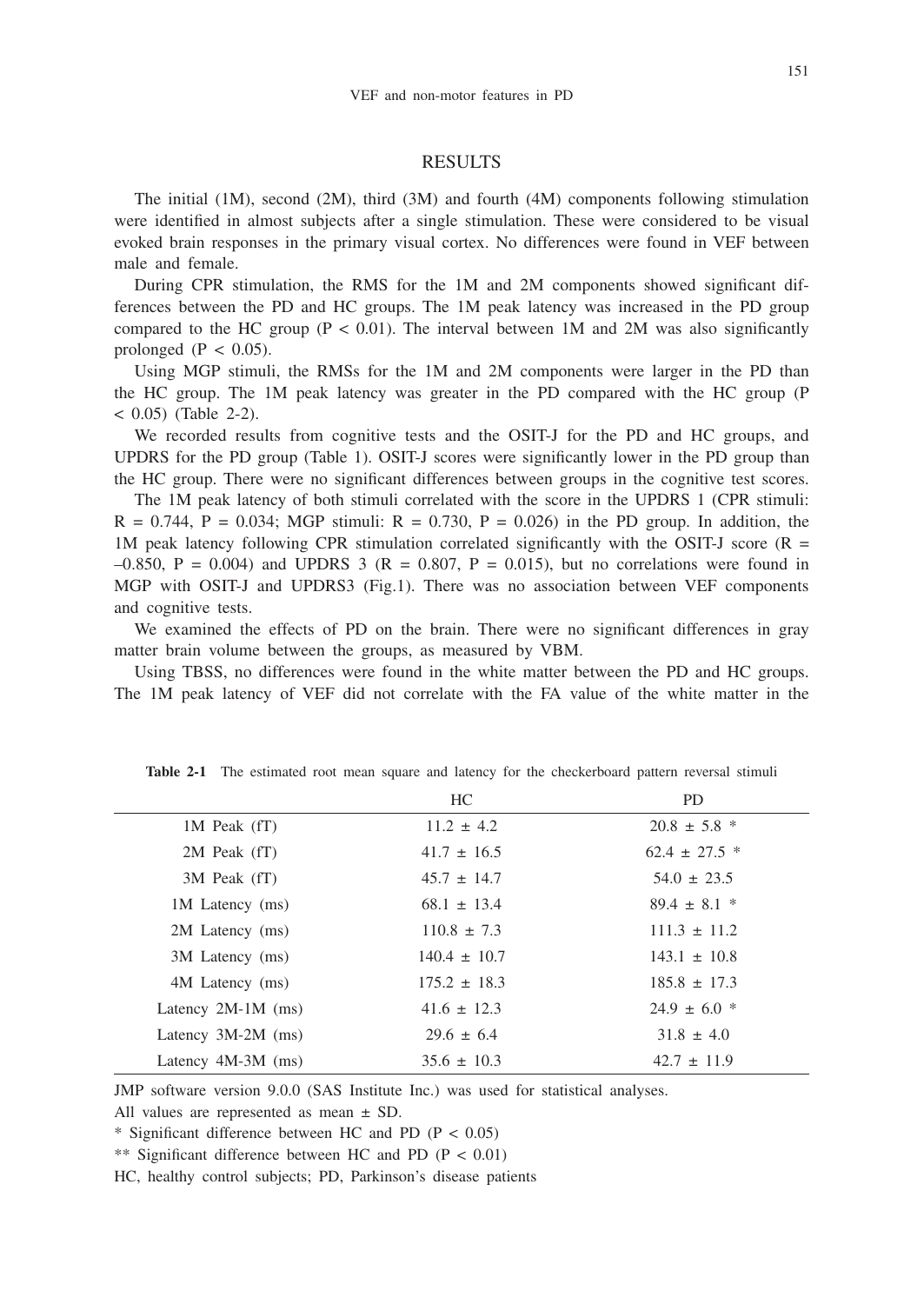|                      | HC.              | <b>PD</b>         |
|----------------------|------------------|-------------------|
| $1M$ Peak $(fT)$     | $12.2 \pm 3.8$   | $23.5 \pm 6.7$ *  |
| 2M Peak (fT)         | $33.6 \pm 10.0$  | $51.5 \pm 23.8$ * |
| 3M Peak (fT)         | $33.9 \pm 12.3$  | $33.8 \pm 10.1$   |
| 1M Latency (ms)      | $76.9 \pm 10.8$  | $93.0 \pm 7.6$ *  |
| 2M Latency (ms)      | $120.2 \pm 11.0$ | $121.7 \pm 9.2$   |
| 3M Latency (ms)      | $152.8 \pm 11.4$ | $155.1 \pm 14.2$  |
| 4M Latency (ms)      | $181.5 \pm 9.6$  | $184.4 \pm 9.5$   |
| Latency $2M-1M$ (ms) | $44.8 \pm 12.1$  | $28.7 \pm 9.3$ *  |
| Latency $3M-2M$ (ms) | $33.6 \pm 10.1$  | $33.4 \pm 9.8$    |
| Latency $4M-3M$ (ms) | $29.6 \pm 10.7$  | $33.1 \pm 11.1$   |

**Table 2-2** The estimated root mean square and latency for monotonous grating pattern stimulation

JMP software version 9.0.0 (SAS Institute Inc.) was used for statistical analyses.

All values are represented as mean ± SD

\* Significant difference between HC and PD (P < 0.05)

HC, elderly healthy control subjects; PD, Parkinson's disease patients

CPR stimulation



**Fig. 1** Relationship between 1M latency and UPDRS 1 and 3 and OSIT-J score in PD group The 1M peak latency for both stimuli correlated with the score in the UPDRS1 (CPR:  $R = 0.744$ ,  $P = 0.034$ , MGP:  $R = 0.730$ ,  $P = 0.026$ ) in PD group. 1M peak latency in CPR correlated significantly with OSIT-J ( $R = 0.730$ )  $-0.850$ , P = 0.004) and UPDRS3 (R = 0.807, P = 0.015), but no correlations were found in MGP with OSIT-J and UPDRS3. 1M peak was not detected in two PD patients. So the number of the patients plotted was eight.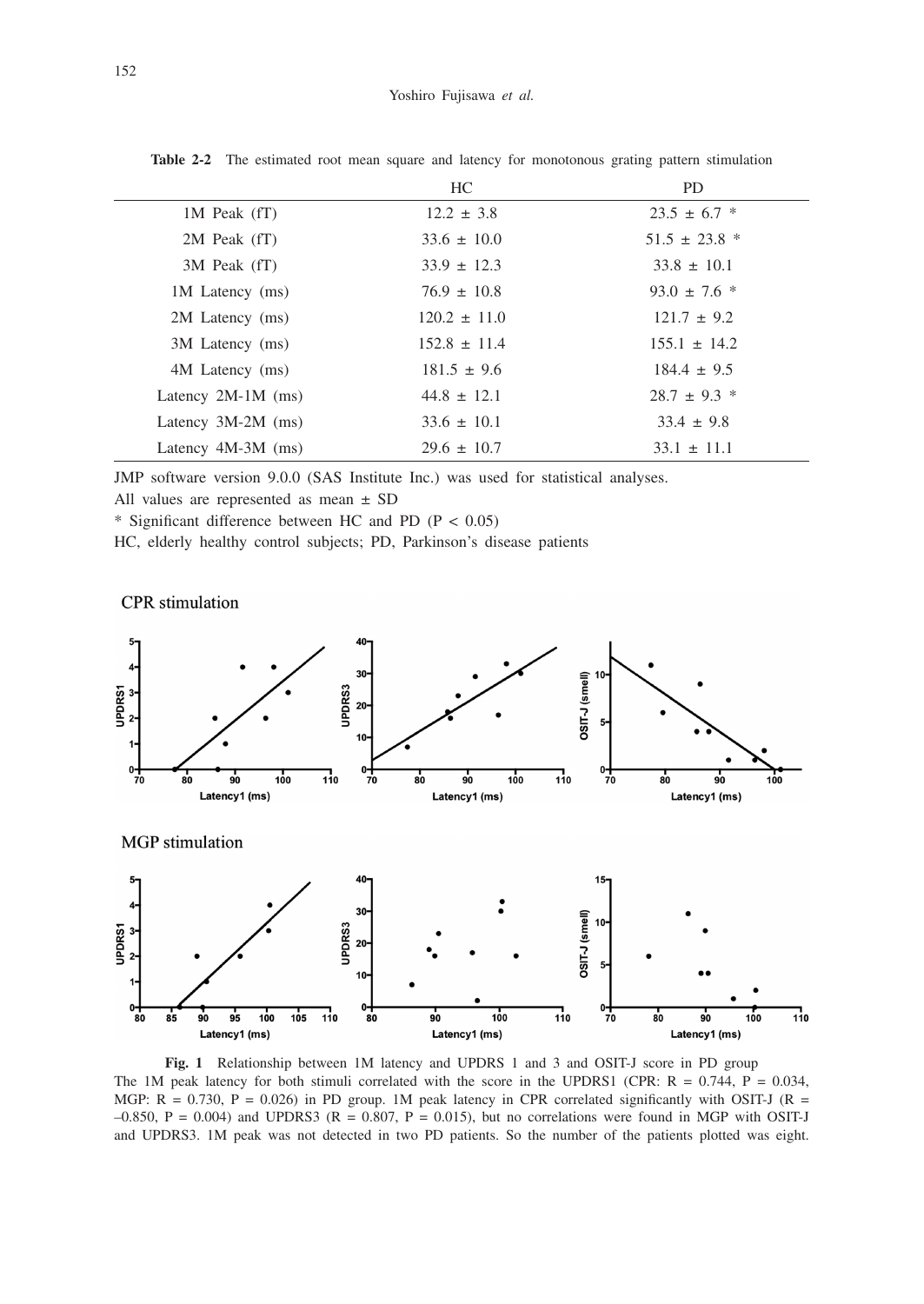optic radiation.

There was no significant difference or association between the thickness of the cortex and VEF components between the groups following surface-based statistical analyses.

#### DISCUSSION

While most reports show that the latency of the N75 and P100 in VEP increase with age, reports regarding patients with PD are still controversial. Theoretically, MEG can be used for brain dipole localization and detecting specific brain currents orientated tangential to the skull without interference from the skull. In some cases, the N75 peak could not be detected accurately using VEP. Therefore, we used MEG to assess functional differences in VEF components in age-matched controls and patients with PD. This is the first report to analyze the effects of the pathophysiology of PD on pattern reversal stimulation-induced VEF.

As shown in Table 2-1 and Table 2-2, 1M latency was greatly increased in the PD group. Therefore, the origin of the conduction delay may be peripheral rather than cortical because 1M is the primary response.

The peak RMS of the 1M and 2M components following both stimulations were larger in the PD group than the HC group. These results suggest that the greater the damage, the larger the peak amplitudes. We suspect that retinal damage induces these changes because of cortical supersensitivity in order to compensate for the peripheral visual system.

Olfactory dysfunction is a useful marker for the early diagnosis of PD. Olfactory dysfunction in patients with early-stage PD correlates with various non-motor symptoms.<sup>15) 16</sup> Since 1M latency following CPR stimulation correlated with the results in the OSIT-J and UPDRS tests, the underlying pathology of PD might develop in parallel with visual dysfunction in the early stages of PD.

Using CPR stimulation, 1M latency was found to be significantly different between the PD and HC groups, and 1M latency correlated with OSIT-J and UPDRS scores. The CPR stimulation is sensitive to changes in the visual system affecting the visual evoked response. The increase in 1M latency may indicate that degeneration occurs in more peripheral areas, since no significant white matter difference was found between the PD and HC groups using TBSS. The CPR stimulation included borderline/edge stimulation in the checkerboard matrix. It is possible that midget cells in the ganglion cell layer (GCL) of the retina, which have a central-outskirts antagonism type receptive field, $17$  could be significantly affected in the HC and PD groups.

It has been reported that dopamine neurons in the retina, labeled by tyrosine hydroxylase immunoreactivity, show innervation of the central retina in PD.18) It was also shown that retinal dopamine concentrations are decreased in PD, in addition to the nigrostriatal pathway.19)

Intracellular α-synuclein aggregates at the border of the INL and IPL appear to occur in neurons that are found in the typical position, frequency, and distribution pattern of dopaminergic amacrine cells. In addition, the GCL and intracellular globular α-synuclein inclusion in ganglion cells (GCs) have been observed in samples from patients with PD.7) Using optical coherence tomography (OCT), several studies failed to find any significant difference between patients with PD and healthy subjects.<sup>20)</sup> However, other studies have shown that patients with PD have reduced thickness and volume, for example, in the retinal nerve fiber layer (RNFL), inner retinal layer (IRL), macula, etc., compared to healthy controls.<sup>21)</sup> While the physiological differences between CPR stimulation and MGP stimulation are unclear, our study suggests that changes in the retinal system are responsible for the different results.

Abnormalities in the pattern electroretinogram (PERG) have also been reported,<sup>22)</sup> indicating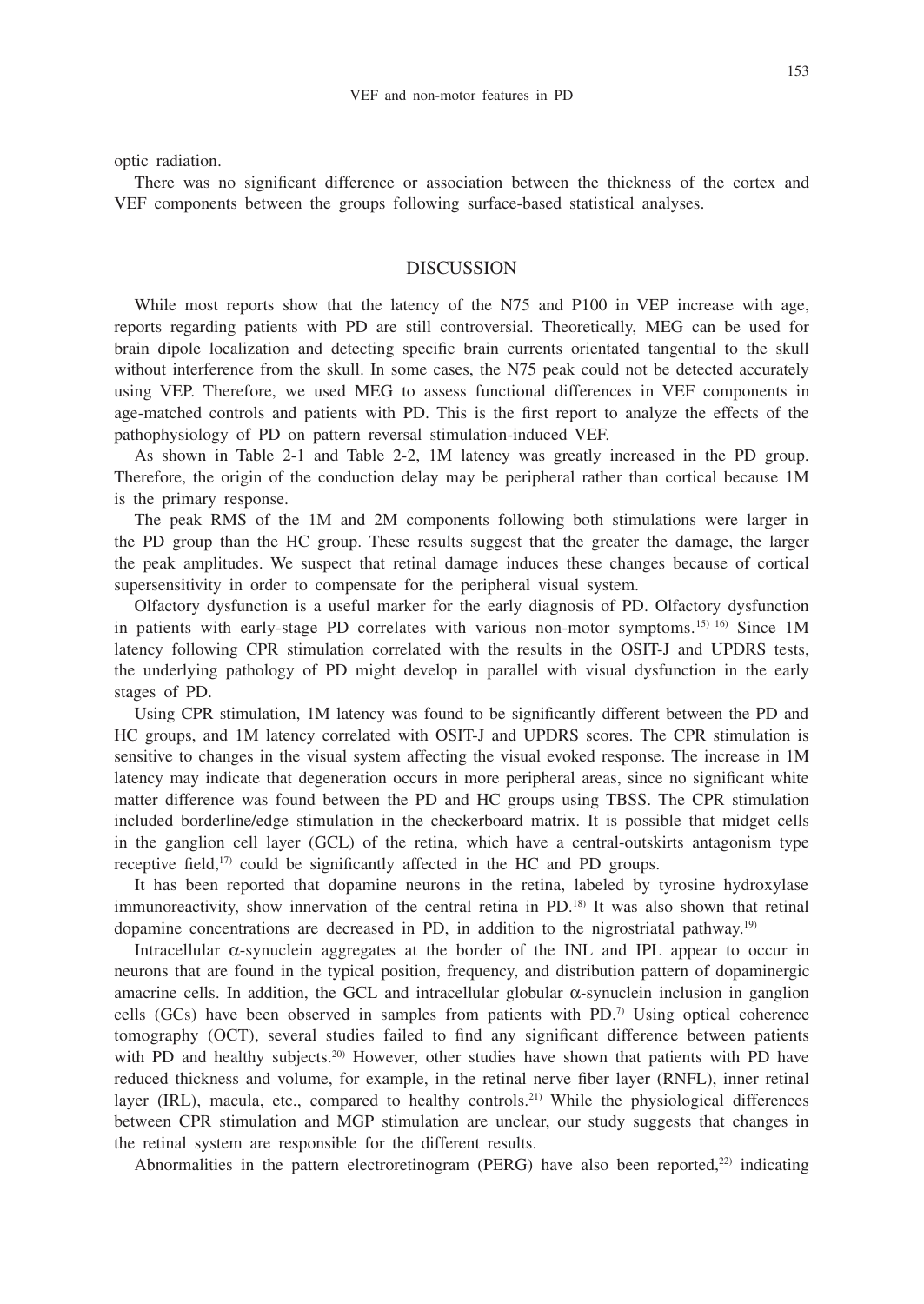Yoshiro Fujisawa *et al.*

a retinal component for achromatic visual dysfunction. The PERG reflects the activity primarily from the rod system in primates.23) The PERG contains an a-wave (initial negative deflection) followed by a b-wave (positive deflection). The leading edge of the a-wave is produced by the photoreceptors, while a mixture of cells, including photoreceptors, produces the remainder of the other waves. It has been reported that PERG amplitude is significantly reduced in patients with PD.<sup>24, 25)</sup> With regard to PERG latency, some studies failed to find a significant difference between patients with PD and healthy subjects,  $24$ ,  $25$ ) while other studies have shown significant differences using blue-yellow gratings stimuli.<sup>26</sup> Sartucci's ERG method is a specialized technique. Thus, we did not analyze this specialist ERG in parallel. Further studies are needed to perform detailed VEF analyses of visual dysfunction in PD.

Our results suggest that the VEP pattern had a different reaction to the CPR and MGP stimuli. The alteration of the VEP in PD implies a dysfunction of retinal ganglion cells themselves or of the circuitry impinging on them, such as that involving dopaminergic amacrine cells.<sup>27)</sup>

In conclusion, our results suggest that retinal degeneration occurs in PD prior to the presentation of hallucinations. We have demonstrated that the VEF and non-motor symptoms, e.g., olfactory function, are similarly impaired in the early stages of PD. Our report suggests that visual disorders might develop from a peripheral lesion, similar to other non-motor features in PD.

## ACKNOWLEDGEMENT

This work was supported by a JSPS KAKENHI Grant Number 24500458.

#### CONFLICTS OF INTEREST

The authors have no conflict of interest to report.

#### **REFERENCES**

- 1) Diederich NJ, Fenelon G, Stebbins G, Goetz CG. Hallucinations in Parkinson disease. *Nat Rev Neurol*, 2009; 5: 331–342.
- 2) Hirayama M, Nakamura T, Watanabe H, Uchida K, Hama T, Hara T, *et al.* Urinary 8-hydroxydeoxyguanosine correlate with hallucinations rather than motor symptoms in Parkinson's disease. *Parkinsonism Relat Disord*, 2011; 17: 46–49.
- 3) Watanabe H, Senda J, Kato S, Ito M, Atsuta N, Hara K, *et al.* Cortical and subcortical brain atrophy in Parkinson's disease with visual hallucination. *Mov Disord*, 2013; 28: 1732-1736.
- 4) Alcantara A, Valenciano L, Diaz-Ortuno A, Martinez-Navarro M, Barcia D. Charles Bonnet syndrome and Parkinson's disease. *Eur Psychiatry*, 1998; 13: 372–374.
- 5) Braak H, Del Tredici K, Rub U, de Vos RA, Jansen Steur EN, Braak E. Staging of brain pathology related to sporadic Parkinson's disease. *Neurobiol Aging*, 2003; 24: 197–211.
- 6) Hirayama M, Hakusui S, Koike Y, Ito K, Kato T, Ikeda M, *et al.* A scintigraphical qualitative analysis of peripheral vascular sympathetic function with meta-[123I]iodobenzylguanidine in neurological patients with autonomic failure. *J Auton Nerv Syst*, 1995; 53: 230–234.
- 7) Bodis-Wollner I, Kozlowski PB, Glazman S, Miri S. alpha-synuclein in the inner retina in parkinson disease. *Ann Neurol*, 2014; 75: 964–966.
- 8) Barett G, Blumhardt L, Halliday AM, Halliday E, Kriss A. A paradox in the lateralisation of the visual evoked response. *Nature*, 1976; 261: 253–255.
- 9) Tartaglione A, Pizio N, Bino G, Spadavecchia L, Favale E. VEP changes in Parkinson's disease are stimulus dependent. *J Neurol Neurosurg Psychiatry*, 1984; 47: 305–307.
- 10) Onofrj M, Ghilardi MF, Basciani M, Gambi D. Visual evoked potentials in parkinsonism and dopamine